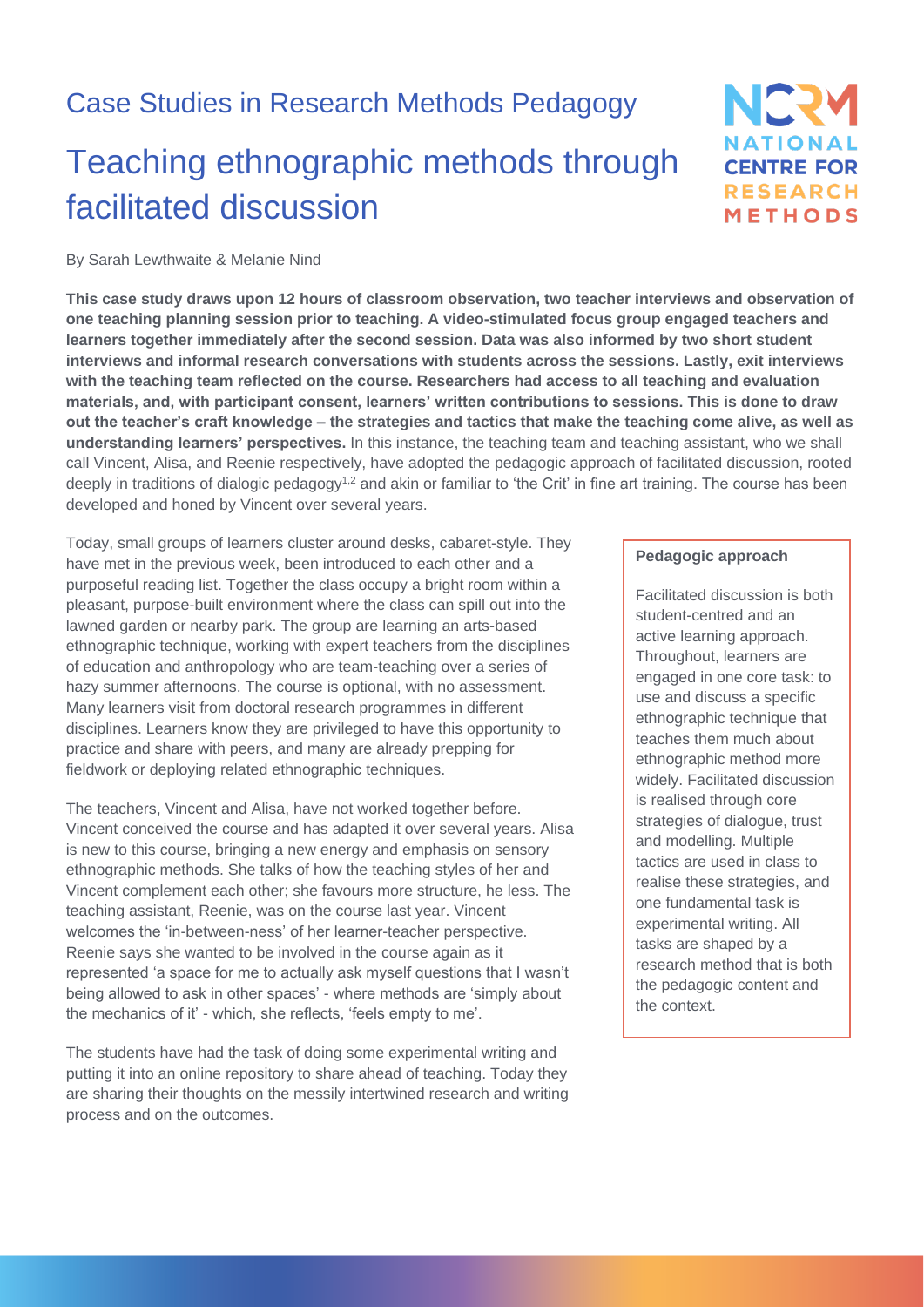Students talk together in pairs or groups in animated discussions for around thirty minutes uninterrupted by Vincent and Alisa who sit at the teacher's table, front and middle, discussing, jotting on post-its, and intermittently scanning the room and tuning into conversations. As researchers, we sit at the back to one side doing similar. We have one tiny window mounted video camera facing the teachers and another on the students, but we are noting how the students are engaged in the task, some animated, some still; Reenie is in one of the groups, as if a student today.

It is striking by how trusting this teaching is. The groups are trusted to discuss in productive ways, and they do so. Any teacher monitoring is almost imperceptible. The discussants are left to find their own path through the critical issues at their own pace; they are trusted to involve each other and to learn from the process. The teachers seem to have no difficulty in holding back, whereas we reflect that we would want to move around the groups, dip into the conversations, share some of our wisdom!

As the group come together as a whole, Vincent asks very open questions, inviting sharing and listening attentively. His responses are invariably low-key probes for clarification, prompts to say more or if questioned, opening the question to the group; he is not making himself part of the conversation at this stage, though in later weeks he becomes more dialogic. The only indication he gives of whether the learners are on track is to nod and comment 'interesting'. He later explains that he sees his approach as facilitating discussion. Vincent rarely injects ideas or give feedback; the learners know the onus is on them to work out this ethnographic technique.

In another round of small group discussions Alisa had shared some thoughts about the sensory dimensions in ethnography, she has put a sheet of paper on each table so that it might prompt the learners to enrich their discussion with these ideas. This injection of structured input is very subtle and clearly optional. The learners mostly leave the sheets on the table as the discussions resume. The learners have turned their ethnographic lenses on themselves for the piece of experimental writing, and they are respectful about how personal and sensitive this is. Vincent has explained to us that 'not everyone wants to circulate' their writing 'but they have to … Because there is a moment of trusting'. They do give feedback to each other; we hear, "I really like the opening". There is a lot of hand movement during their talking, leaning forward to listen, and nonverbal invitations to take a turn. This is in contrast with the teachers who hold back including limited use of their bodies; their performativity is extremely constrained.

#### **Pedagogic strategies**

Vincent's approach to facilitated discussion is purposefully unstructured and non-directive, fostering student-led dialogue, a democratic classroom2, 3 that cultivates a creative flow of ideas and conversation.

#### **Pedagogic resources**

In this teaching the fundamental pedagogic resource is the learners themselves. To fully realise this, strategies for trust and engagement are key.

More familiar supporting pedagogic resources are the reading material (which has been very thoughtfully selected by the teaching team) and the data/writing produced, which is shared online ahead of, and during class.

Vincent has no slides and does not present at any point; this is indicative of his facilitative and conversational-rather than didactic-style. While Alisa makes some exposition upon request, neither have anything supporting them onscreen. Students work at a personal scale in conversations over laptops.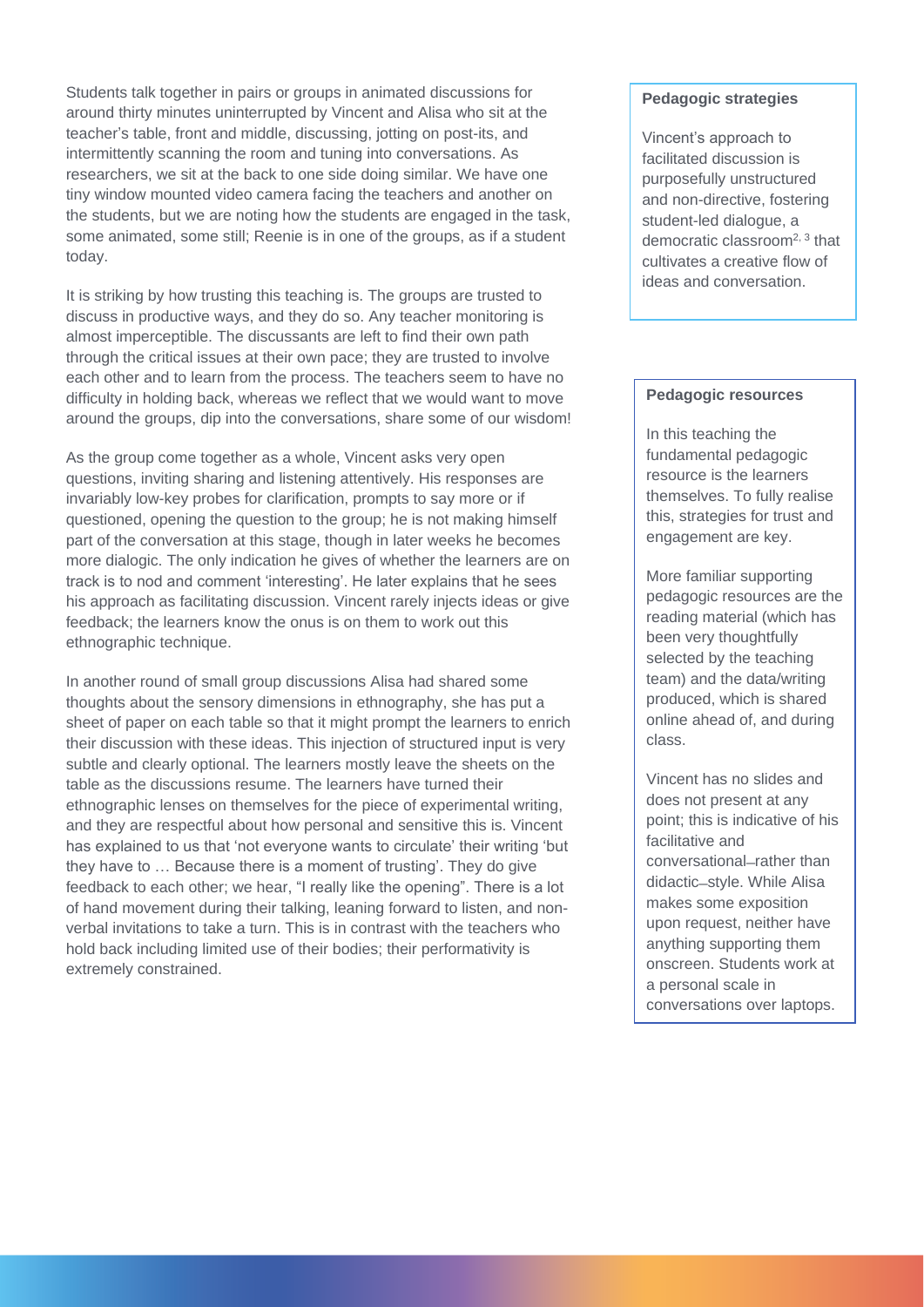## Discussing the pedagogy we have experienced

Following the session, three learners (Cassandra, Carl and Silos), the teachers Vincent, Alisa and Reenie, Sarah (researcher) and sit down with us to discuss the pedagogy we have just experienced, aided by video excerpts. We probe what was going on that was not visible to us all, asking about the teachers' apparent trust in the learners, right down to not giving a sense of rightness or wrongness in the learners' activity. The learners clarify that this is familiar in the pedagogic culture of the place. Cassandra, Carl and Silos take the conversation into what was going on in the group discussions, who was talking or not talking and what this meant about their engagement and inclusion. Cassandra is concerned that their small group did not get onto the work of one of its members, and Reenie reflects on the tension between giving attention ('care') to each person's work and seeing the diversity amongst them. It is evident that the learners assume their responsibilities as teachers during the session and the reflective conversation about it.

We talk about the freedom the learners had with the lack of imposed structure on their discussions. Carl appreciates the way it meant that 'we got to go in different directions' and that they had to 'self-regulate'; Cassandra observes that despite a 'slow start', 'once we were in it, it was very animated and it took off'. For Reenie 'the lack of direction actually opened up the possibility for us to really enter the [technique] … we were able to develop our own cadences and approach', but she wonders 'if having more direction would have helped ... just kind of equalised the push to move on' around everyone. Vincent reflects that his unstructured approach comes from his experience of American graduate seminars in which, 'we'd just gather around a table and discuss people's work'. He clarifies his caution about not wanting to make the task more prescriptive and therefore less holistic and Cassandra agrees, 'because there were so many things that came out in the discussion that I would never have thought about' and in that the desired topics 'all came up in the discussion anyway'. Carl feels okay with this as he is safe in the knowledge that 'the people I'm with are going to say intelligent things and that we're going to learn from each other'. Reenie later describes how:

> 'there's a level of comfort that students at this level have with just engaging a text, that's what we're trying to do, but this is altogether a different question about how to engage your experience with text, and to watch that in real time … it's very hard work. […] the class really depends on people being superthoughtful about their experience'.

There is a coherence to the whole pedagogy and a culture that supports its success. As the course progresses, week on week, a rhythm is established. At the beginning of the final session Alisa states 'we'll do what we did last week', all the students understand what this means and each leads in talking and critically discussing their ethnography for 20 minutes.

#### **Pedagogic tactics**

Teachers model and trust the learners to work in a holistic unstructured way. The pedagogic hook here is reflection on the ethnographic technique and what it generates; the tactics are for the teachers to hold back and not direct – as Vincent says 'facilitating conversation' occasionally asking, as Reenie put it, 'good and provocative questions. Vincent could identify with the in-class, quick thought nature of *tactics*, which he connected to notions of 'busking' or 'relying in embodied expertise … to know how to judge a class', but his tactic was to keep out of the learners' conversation.

#### **Pedagogic values**

This teaching destabilises notions of expertise in the room. Everyone – teachers and learners – seems to take on the status of combined expert and learner. The 'teacher' is the process of ethnographic engagement and writing rather than any one individual. In sharing their work, the learners are in a rather distinctive way working with their own data and meeting across disciplines. A pedagogy that at first seemed invisible to the learners emerges as one that they understand and of which they can make good use.